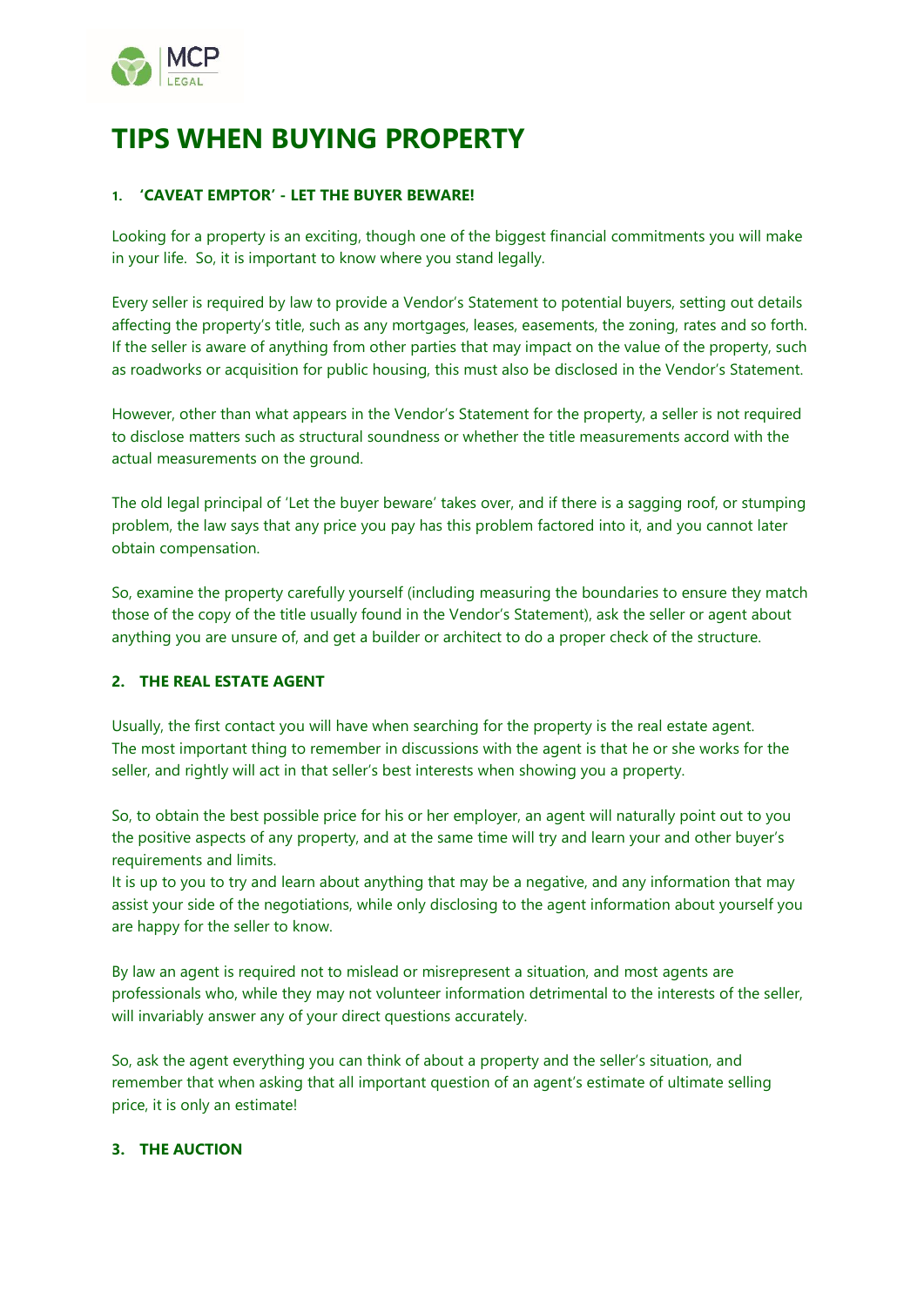This is one of the most common means of selling property, especially in Victoria. Buyers rightly feel uncomfortable about them.

It is usually a high-pressure situation, with the auctioneer skilled in the art of generating emotional interest and competition, and the auctioneer can legally accept bids from people bidding on behalf of the seller to help increase the price. Also, at auctions no conditions can be imposed by a buyer such as making a sale subject to finance approval or a satisfactory condition report from a builder.

During the auction you may offer smaller bids than those asked for by the auctioneer, which the auctioneer may or may not choose to accept. You are legally allowed to have another person bid on your behalf.

If you make the highest bid, the auctioneer can accept it, in which case you have bought the property, or the auctioneer need not accept your bid in which case the property is passed in. If your bid is accepted, you will be asked to sign a legally binding contract of sale. If you change your mind between making the final bid and signing, or particularly after signing, you can be sued by the seller for compensation, or in rare circumstances forced to proceed with the purchase.

The fact that you do not have your cheque book for the deposit will not matter. Most agents carry blank form cheques in such instances.

If it is passed in, often negotiations will be sought by the agent with you privately. So, make sure you have visited the property at least twice before the auction, have the property checked out structurally, make sure you have finance approved up to the level you plan to bid, and try and stay within your limit in the heat of the bidding!

## **4. PRIVATE SALE**

This method of sale is preferred by many buyers instead of an auction, as it allows time to consider carefully all aspects of a property and you know its starting price, from which you can attempt to negotiate down.

There is also time to consult others who may be involved in making the decision, such as parents who are assisting with finance or children who have a vested interest.

Note that if a property is attempted to be sold by auction but passed in, it may revert to being offered for private sale. This is often a beneficial situation for a buyer, as the seller may have had to lower his expectations and has incurred the cost of the auction with no result.

Unlike an auction, one can negotiate with an agent as to when the final amount is to be paid and the property is to change hands (known as settlement), what items might go with the property such as barbeques or furniture and so forth.

Of importance in this situation is the ability to negotiate the incorporation of conditions, such as being conditional on obtaining finance, or a satisfactory builder's report.

If these conditions are included and you are either unable to get approval to a loan from your bank, or a builder declares a structure unsound, you can get out of the contract and obtain a refund of your deposit.

Just remember that once an offer is accepted by a seller in writing, you are legally bound, unless one of your conditions is not satisfied.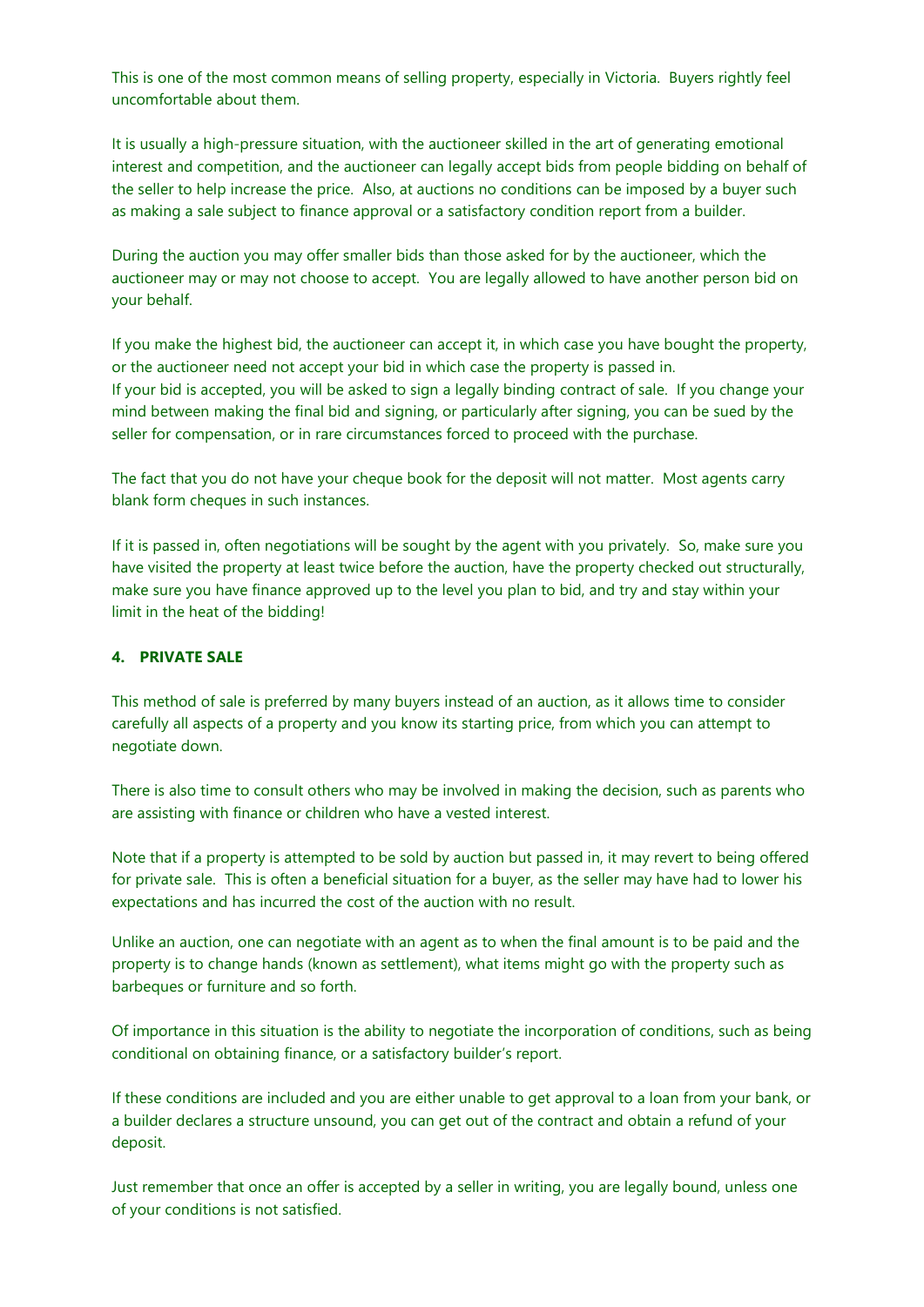# **5. THE VENDOR'S STATEMENT**

Every seller of property must provide a signed Vendor's Statement to a buyer, setting out details of the title of the property, rates, zoning and anything else which a buyer would reasonably want to know before committing to a purchase.

This is a very important document. If the seller has not disclosed something of significance (whether deliberately or by mistake) such as the fact that the zoning is commercial, and one cannot use the property as a home, then you are entitled to get out of any Contract you sign later and obtain a refund of all monies paid.

For more minor errors such as an incorrect amount of rates payable, you would not normally be entitled to get out of the Contract, but would instead be entitled to compensation from the seller to the extent the error caused you loss.

So, read a Vendor's Statement carefully, and if possible ask the agent to fax a copy to your solicitor or conveyancing agent for his or her perusal. In this way, you will have a clearer picture of what you are buying, and will know later if a seller has misrepresented some aspect, which if important enough may allow you to undo the Contract if you so wish.

## **6. THE DEPOSIT**

Upon buying a property at either an auction or after negotiations with an agent or seller in a private sale, you will normally be asked to pay a deposit of ten per cent (10%) of the purchase price, either by cash or cheque.

If this money is paid to a real estate agent, the agent is required to keep that money in his or her trust account, and not release it to the seller until certain checks have occurred to be satisfied the title of the property is as described in the seller's Vendor's Statement.

The agent is under strict regulation to maintain those monies intact, and you should feel comfortable with entrusting the deposit to him or her.

Thus, once you have purchased a property and paid your deposit to the agent, you or your solicitor should undertake a title search. You are also legally allowed to ask the seller questions (known as requisitions) about the title of the property within a certain time after signing the Contract. The seller must by law respond accurately to these questions.

If the title proves to be substantially different from what the seller has indicated, you can declare the Contract over and get your deposit back from the agent's trust account.

On the other hand, if there is no problem with the title, but you change your mind and do not wish to proceed with a purchase, you can be sued by the seller for breach of contract and must pay compensation. This usually involves the loss of your deposit, as the seller can have it releases from the agent's trust account to pay for any losses incurred.

#### **7. TWO POPULAR CONTRACT CONDITIONS FOR BUYERS**

#### **'Subject to Finance' and 'Subject to Builder's Inspection'**

These two conditions are the most commonly sought by buyers in a private sale situation.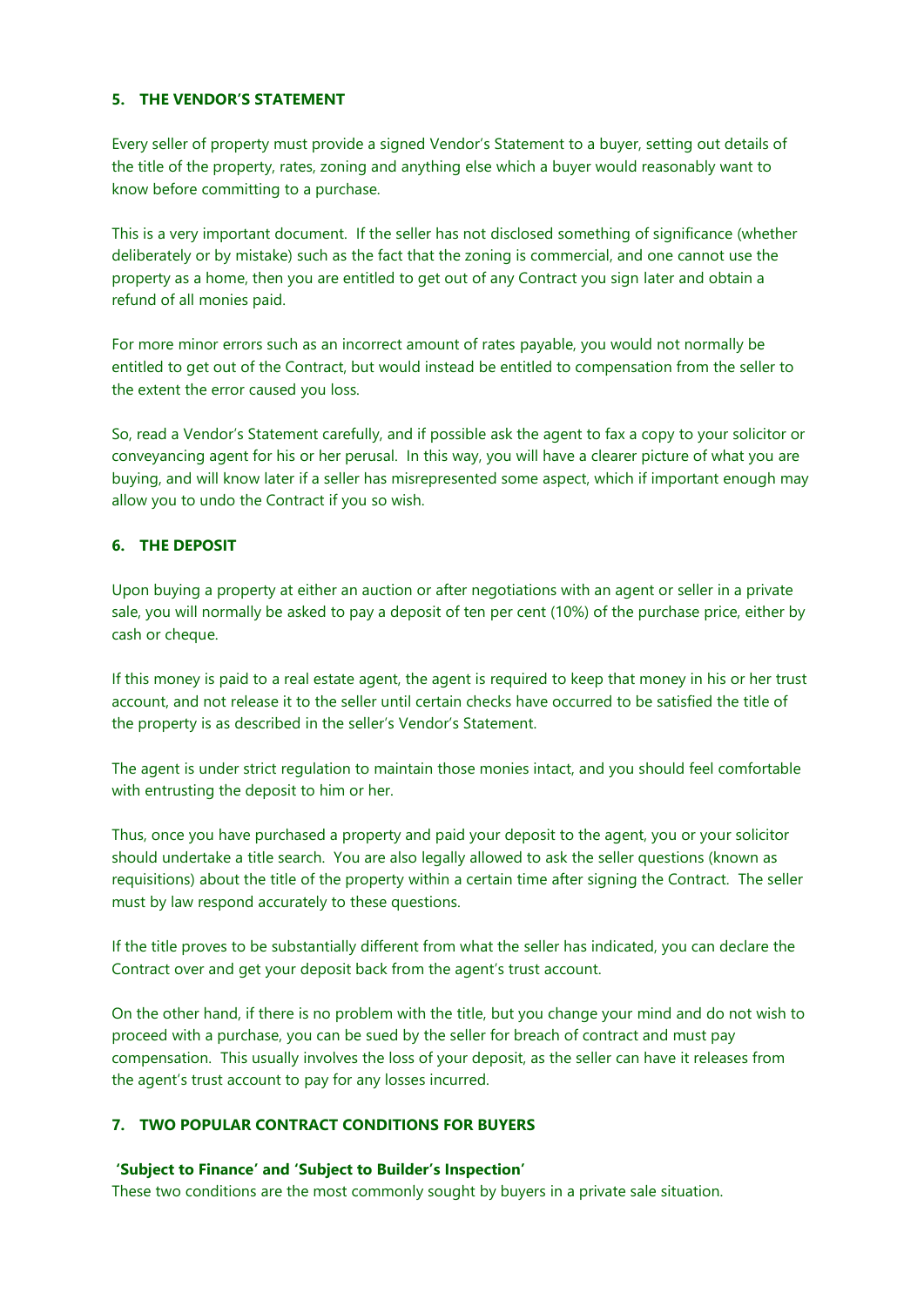#### Subject to Finance

If the condition is included that the contract is subject to you getting approval for finance, it is usually worded so that a bank or finance provider is named and the loan amount you intend applying for. You then have a set amount of time, often around seven days, to obtain approval from that bank or finance provider, for the amount nominated.

Be aware you are required to notify the seller or agent in writing within the set time if you are unable to obtain approval from that bank/finance provider, for that amount. If you do not do so, the contract becomes 'unconditional', and you must proceed or pay compensation (like losing your deposit) even if you haven't been able to obtain finance.

If you are unable to obtain approval and properly notify the seller or agent in writing within the required time, usually with evidence such as a letter from the bank, you can get out of the contract and obtain a refund of your deposit.

#### Subject to Builder's Inspection

As for the finance condition above, you can insert another condition allowing you to have a builder or architect, paid for by you, inspect the property within an agreed amount of time.

As for the finance condition, if the builder or architect declares a structure unsound, and you properly notify the seller or agent in writing within the required time, you can get out of the contract and obtain a refund of your deposit.

## **8. HOUSING GUARANTEE FUND**

By law, any renovations to existing property, or new structures including garages but excluding flats built after 1984, have the benefit of a guarantee with the Housing Guarantee Fund against defective workmanship by your builder.

This is provided the builder is properly registered as a member of the Fund. Most recognised builders are members, and should display evidence of their membership on their stationery. This guarantee lasts for seven years from the date of the work, and can be passed on to future owners of the property.

The Fund is contributed to by builders who are members of the Fund, to ensure it is sufficiently financial to cover any claim you or a successor in title may have.

It is simply a matter of applying to the Fund, and an inspector will be sent out to examine your claim. If it is found to be valid, the builder is requested to repair or replace the problem, failing which you will be compensated and at liberty to employ another builder of your choice to resolve the defective workmanship.

# **9. BUYING 'OFF THE PLAN'**

It has been common over the last few years to buy property "off the plan" and before it is constructed, particularly apartments.

Provided you do not need the property for several months, this way of buying property has its attractions, including a substantially decreased stamp duty, an ability to choose fixtures and fittings and colour codes to a certain degree and of course you know the place is brand new.

One thing to be careful about such purchases is when the developer/seller expects it to be finished. It is often the case that properties sold before they are built are often one of many properties on of a Plan of Subdivision. Plans of Subdivision must be agreed to by the local Council, and registered in the